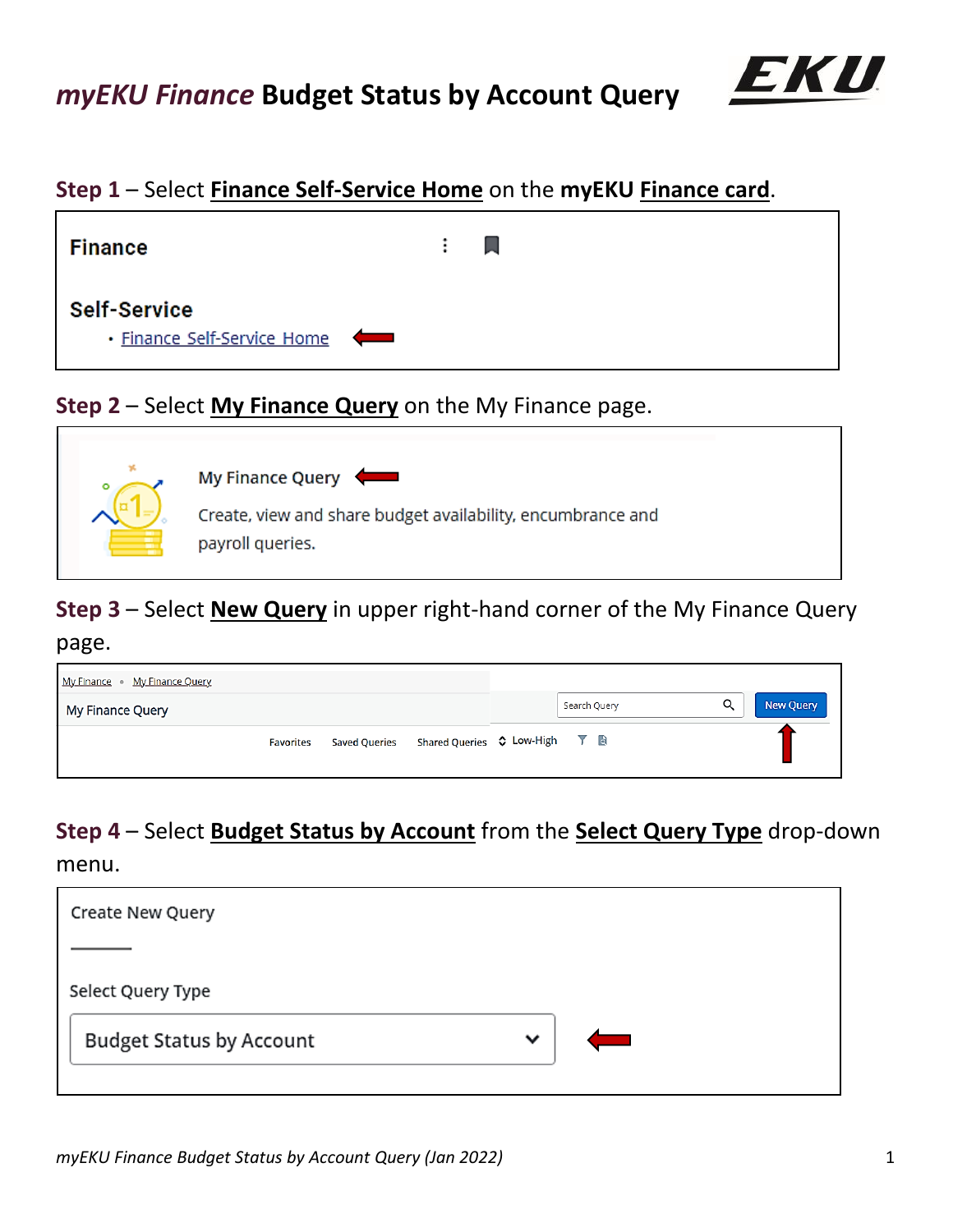# **Step 5** – Enter the query parameters.  $\star$  Required  $\star$  Optional

- **★ o Chart** Enter E (Eastern) or F (Foundation).
	- o **Index** Not used.
- **★ o Organization** Enter six-digit budget org code. Contact Budgeting for access if org is not available.
- $\frac{1}{N}$   $\circ$  **Account** Enter account type wildcard (7% for Operating; 6% for Labor; 5% for Revenue). Check "Include Revenue Accounts" if querying revenue. You may also leave this field blank to query all accounts.
- $\frac{1}{N}$   $\circ$  **Activity** Optional or leave blank.
	- o **Location**, **Fund Type** and **Account Type** We recommend leaving these fields blank.
- **★ o Commitment Type** Select All.
	- o **Fund** and **Program** will populate automatically based on the org code.

| Values                                    |                                        |
|-------------------------------------------|----------------------------------------|
| Chart*                                    | Index                                  |
| E Eastern Kentucky University<br>$\times$ | Choose Index<br>v                      |
| Fund                                      | Organization*                          |
| Choose Fund<br>$\checkmark$               | $\bigstar$<br>Choose Organization<br>v |
| Account                                   | Program                                |
| ☆<br>Choose Account<br>╰                  | Choose Program<br>v                    |
| Activity                                  | Location                               |
| ☆<br>Choose Activity<br>$\checkmark$      | Choose Location<br>v                   |
| Fund Type                                 | Account Type                           |
| Choose Fund Type<br>$\checkmark$          | Choose Account Type<br>v               |
| Commitment Type                           |                                        |
| All<br>$\checkmark$                       | Include Revenue Accounts<br>☆          |